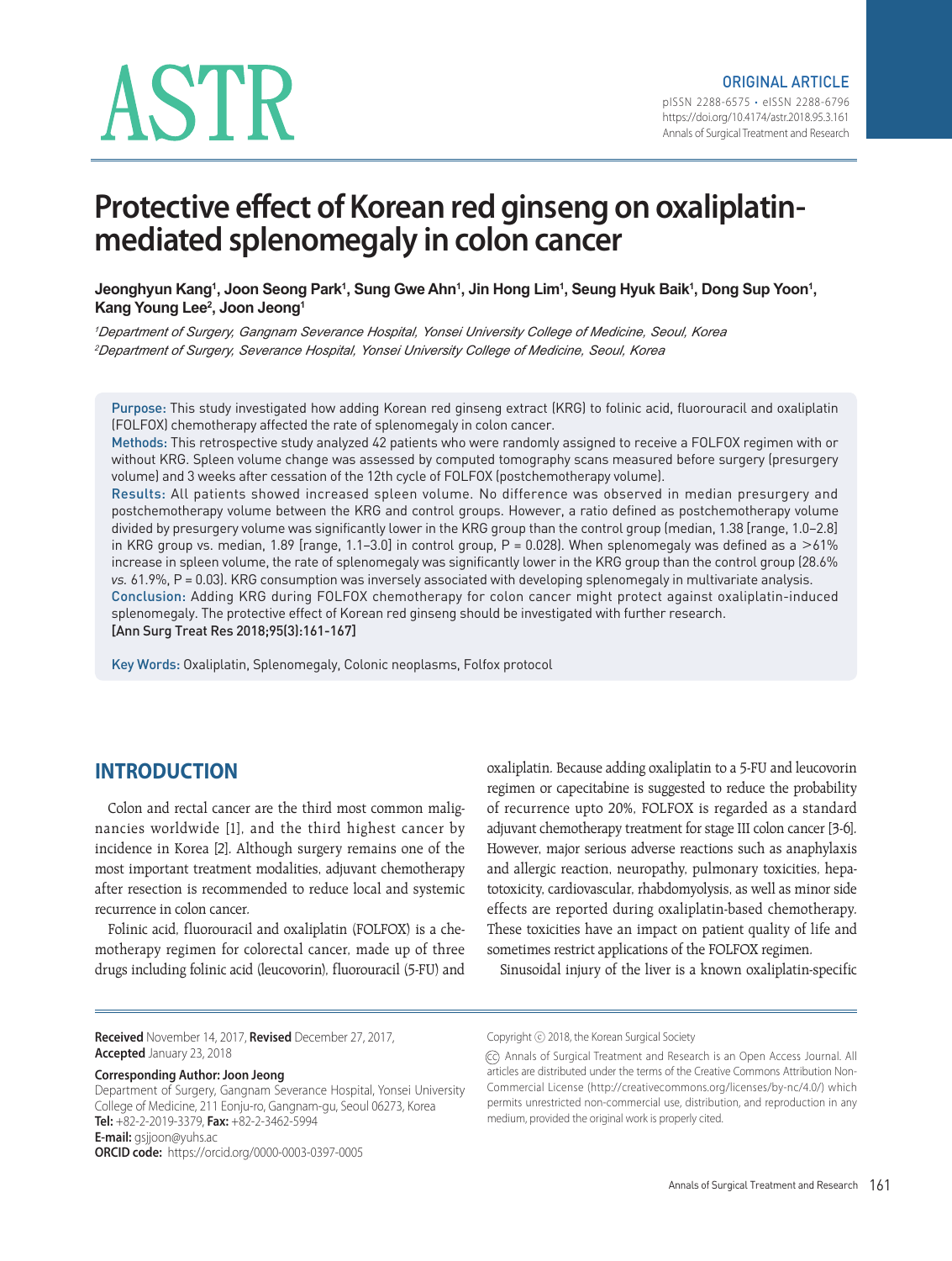complication. The histopathological features of sinusoidal injury include sinusoidal dilatation and congestion, small vessel obliteration, hepatocyte plate disruption, parenchymal extinction lesions, nodular regenerative hyperplasia, peliosis, and veno-occlusive disease [7]. Although the direct reasons for sinusoidal injury after oxaliplatin-based chemotherapy are not well understood, initial toxic effects to sinusoidal endothelial cells may cause sinusoidal wall disruption, eventually leading to fibrotic change with sinusoidal matrix deposition [8]. A report found that 78% of patients showed sinusoidal obstruction, complicated by perisinusoidal fibrosis and veno-occlusive lesion after use of oxaliplatin as a preoperative chemotherapy regimen [8]. The rate of this kind of liver damage is relatively higher after use of oxaliplatin than with other kinds of chemotherapy agents such as Irinotecan or 5-FU/leucovorin [9,10].

Overman et al. [11] reported that increased spleen size correlates with cumulative oxaliplatin dose. In addition, splenomegaly could be used as a simple biomarker to predict oxaliplatin-induced sinusoidal liver injury [11]. Other studies demonstrate that oxaliplatin use can cause splenomegaly in colorectal cancer patients [12-14]. Clinically, splenic enlargement might induce thrombocytopenia after long-term follow-up [11,13].

Robinson et al. [15] reported that FOLFOX injection via an intraperitoneal route induces sinusoidal dilatation and hepatocyte atrophy in the liver of a murine model, causing sinusoidal obstruction syndrome (SOS). The study showed that dietary supplementation with the antioxidant butylated hydroxyanisole prevents SOS.

Korean red ginseng is a heat-and-steam processed product of Korean ginseng (Panax ginseng Meyer). Korean red ginseng has a variety of pharmacological activities including antiinflammatory and antitumor effects. Studies demonstrate that Korean red ginseng attenuates ethanol-induced oxidative injury of the liver in a murine model [16,17].

Based on these results, we hypothesized that Korean red

ginseng might protect against oxaliplatin-induced liver damage. Considering the correlation between splenomegaly and sinusoidal liver injury after oxaliplatin-based chemotherapy, whether Korean red ginseng extract (KRG) offers benefits for reducing development of splenomegaly in colon cancer patients who receive adjuvant oxaliplatin-based chemotherapy remains unclear. Thus, this study investigated whether adding KRG to FOLFOX affected the rate of splenomegaly in colon cancer patients.

# **METHODS**

#### **Patient demographics**

This retrospective study analyzed 42 patients who underwent surgery for adenocarcinoma of the colon and received FOLFOX adjuvant chemotherapy between June 2012 and June 2016. The patients were part of a cohort that was prospectively designed to evaluate the clinical efficacy of Korean red ginseng for breast, pancreas and colon cancer after adjuvant chemotherapy. Twenty-one patients were allocated into each of the 2 groups: the Korean red ginseng group and the control group. This study was a retrospective study and a subgroup analysis using prospectively collected data. This study was approved by Gangnam Severance Hospital, Yonsei University College of Medicine Institutional Review Board (3-2016-0287). Informed consent was waived for this retrospective study.

## **Adjuvant chemotherapy and Korean red ginseng consumption**

All patients received 12 cycles of FOLFOX regimen. For stage III colon cancer, adjuvant FOLFOX chemotherapy is a standard chemotherapy. Patients with stage II colon cancer with high risk factors such as T4, obstruction or perforation in clinical presentation, lymphovascular invasion, retrieval of fewer than 12 lymph nodes, or poorly differentiated histology were also treated with FOLFOX regimen.



**Fig. 1.** CT based voulmetry. Spleen volume was measured by manual calculation for CT slices and summation of boundaries was determined by a 3-dimensional program.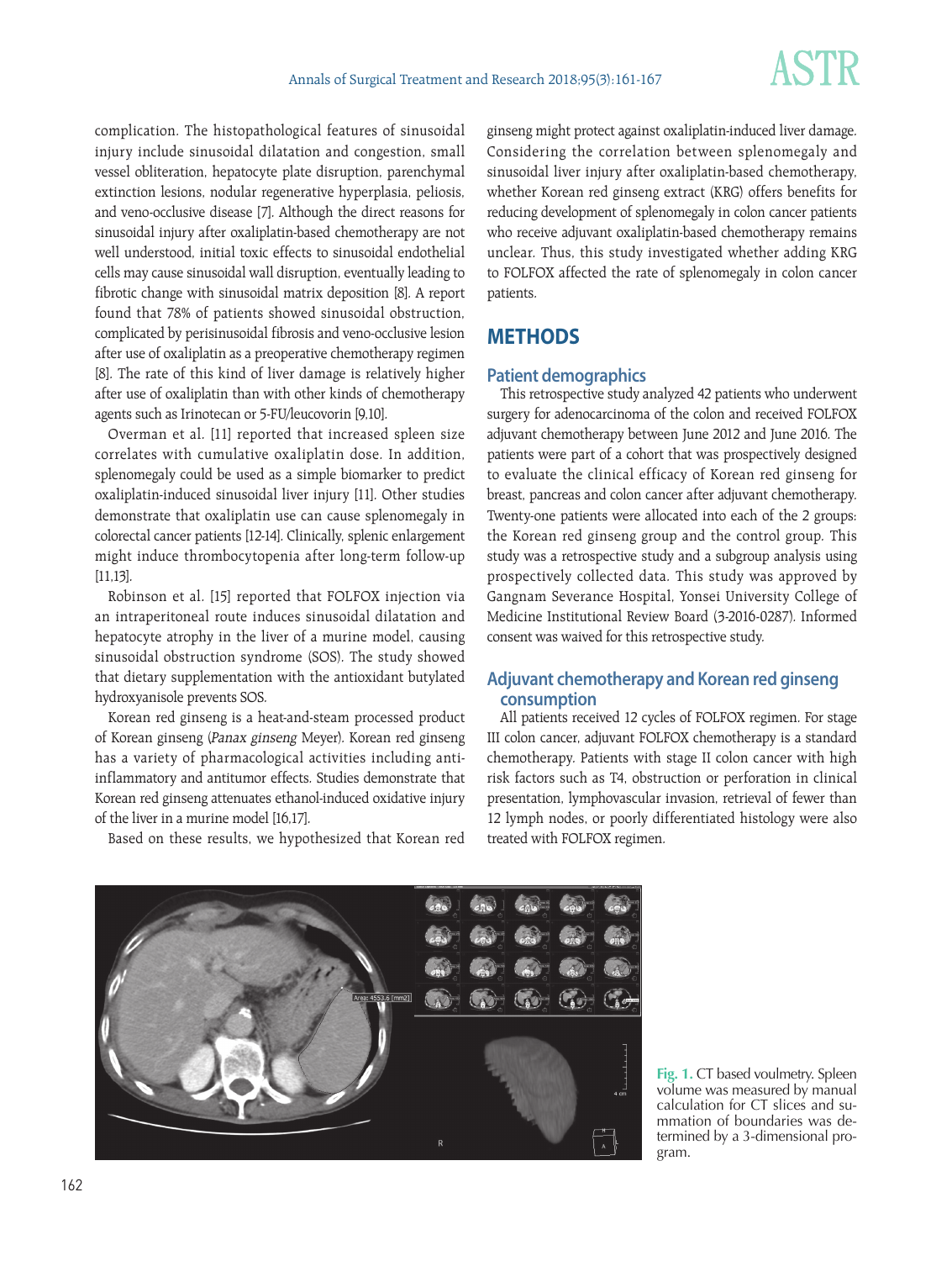The dose schedule given every 2 weeks was oxaliplatin (85 mg/m2 IV infusion of more than 2 hours on day 1), leucovorin  $(400 \text{ mg/m}^2)$  IV infusion of more than 2 hours on day 1), and 5-FU (400 mg/m<sup>2</sup> IV bolus injection on day 1, followed by 2,400 mg/m2 continuous IV injection over 46 hours). A total of 12 cycles was planned. Antiemetic prophylaxis with 5-HT3-receptor antagonist was given every cycle. Patients in the Korean red ginseng group received a total 3 g of KRG per day during the chemotherapy periods. Safety of 3 g KRG intake in a day was already proved in a previous randomized controlled trial on the effect of improving blood circulation [18]. In addition, another prospective randomized trial investigating the immune effect of KRG in patients with colon cancer who had a curative resection and chemotherapy used daily 3 g of KRG [19]. Based on these previous results, the initial prospective study chose to use 3 g of KRG as a daily dose.

### **Spleen volume measurements and definition of splenomegaly**

Spleen volume was measured by hand-tracing the organ outline on CT images and calculating using commercially available volume-measuring software (Voxel Plus 2.0; Medisys Co., Daejeon, Korea) (Fig. 1). The spleen outline on each abdominal axial image and the sum of the marked area, accounting for slice thickness, was used. Spleen volume was



**Fig. 2.** Receiver operating characteristic (ROC) curve. ROC curve revealed that the most accurate cutoff value predicting occurrence of thrombocytopenia after cessation of chemotherapy was Youden's index 1.612 (area under the curve, 0.687; sensitivity, 70.6%; specificity, 28%).

#### **Table 1.** Patient demographics

| Variable                     | Korean red ginseng group | Control group  | P-value      |
|------------------------------|--------------------------|----------------|--------------|
| Sex                          |                          |                |              |
| Male                         | 10(47.6)                 | 12(57.1)       | 0.537        |
| Female                       | 11(52.4)                 | 9(42.9)        |              |
| Age (yr)                     | $59.6 \pm 13.4$          | $59.6 \pm 9.2$ | 0.986        |
| Body mass index $(kg/m2)$    | $23.3 \pm 2.5$           | $23 + 3.2$     | 0.749        |
| Body surface area            | $1.6 \pm 0.2$            | $1.6 \pm 0.1$  | 0.231        |
| Stage                        |                          |                |              |
| $\mathbf{H}$                 | 3(14.3)                  | 2(9.5)         | $>0.999^{b}$ |
| $\mathbf{III}$               | 18(85.7)                 | 19(90.5)       |              |
| Tumor location <sup>a)</sup> |                          |                |              |
| Right colon                  | 7(33.3)                  | 7(33.3)        | >0.999       |
| Left colon                   | 14(66.7)                 | 14(66.7)       |              |

Values are presented as number  $\frac{9}{6}$  or mean  $\pm$  standard deviation.

a)Right colon, cecum – transverse colon; left colon, descending colon – rectosigmoid junction. b)Fisher exact test.

| <b>Table 2.</b> Comparison of parameters on spleen volume between the 2 groups |
|--------------------------------------------------------------------------------|
|--------------------------------------------------------------------------------|

| Variable                              | Korean red ginseng group | Control group       | P-value     |
|---------------------------------------|--------------------------|---------------------|-------------|
| Spleen volume (cm <sup>3</sup> )      |                          |                     |             |
| Presurgery                            | $132(45 - 388)$          | $141(64 - 250)$     | $0.753^{b}$ |
| Postchemotherapy                      | 212 (95–533)             | 247 (84–564)        | $0.122^{b}$ |
| Ratio of spleen volume <sup>a)</sup>  | $1.38(1.03 - 2.81)$      | $1.89(1.13 - 3.01)$ | $0.028^{b}$ |
| Splenomegaly after final chemotherapy | 6(28.6)                  | 13(61.9)            | 0.030       |
|                                       |                          |                     |             |

Values are presented as median (range) or number (%).

a)Postchemotherapy volume/presurgery volume. b)Mann-Whitney U-test.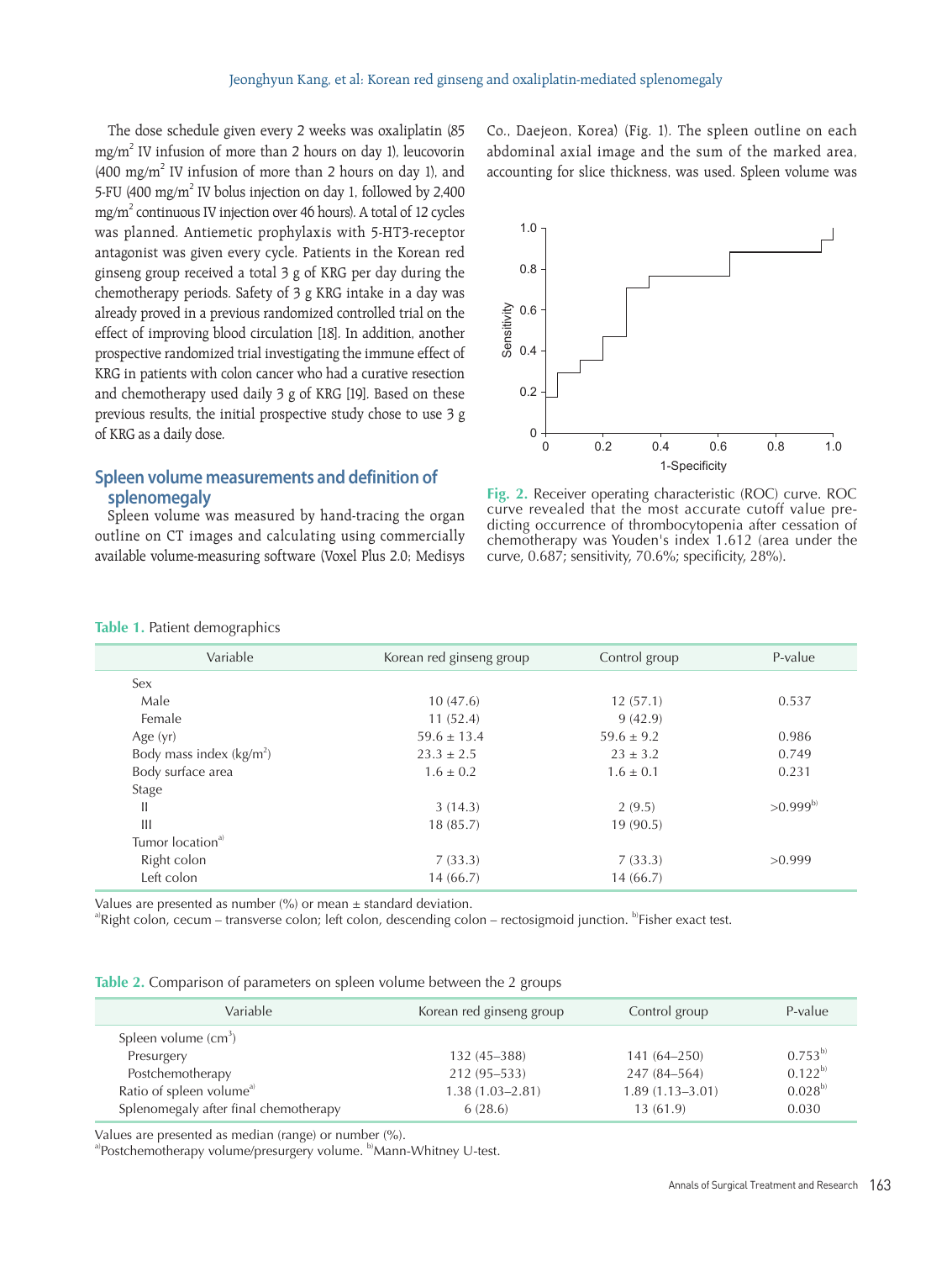measured by an investigator who was blinded to patient clinical data. Spleen volume was assessed twice using CT images performed before index surgical resection (presurgical volume) and 3 weeks after cessation of the 12 FOLFOX regimen treatments (postchemotherapy volume). The spleen volume ratio was defined as postchemotherapy volume divided by presurgery volume. Splenomegaly was defined as a >61% increase in spleen volume compared with initial measurements.

#### **Statistical analysis**

Differences in clinicopathologic features and volumetric changes were analyzed using 2-sided Pearson chi-square test or Fisher exact test for categorical variables and a Student t-test for continuous variables. To define splenomegaly, cut off values of the ratio providing the best separation between thrombocytopenia group and normal groups after chemotherapy cessation were obtained using receiver operating characteristic (ROC) curve analyses (Fig. 2). Exact logistic regression for multivariate analysis of factors associated with splenomegaly was performed. A P-value < 0.05 was considered to indicate statistical significance. All calculations and analysis were performed using the IBM SPSS Statistics ver. 23.0 (IBM Co., Armonk, NY, USA).

# **RESULTS**

#### **Patient demographics**

Patient characteristics for the 2 groups are in Table 1. No significant difference was observed in sex, age, body mass index, body surface area (BSA), pathologic stage or tumor **location** 

#### **Spleen volume measurements**

Median spleen volume at initial stage before surgery (presurgical volume) was 132 cm<sup>3</sup> (range, 45–388 cm<sup>3</sup>) in the Korean red ginseng group and 141 cm<sup>3</sup> (range, 64–250 cm<sup>3</sup>) in the control group ( $P = 0.753$ ). All patients in this study underwent abdominopelvic computed tomography 3 weeks after completion of 12 cycles of FOLFOX chemotherapy. The median spleen volume after chemotherapy (postchemotherapy volume) was 212 cm<sup>3</sup> (range, 95–533 cm<sup>3</sup>) in the Korean red ginseng group and 247 cm<sup>3</sup> (range, 84–564 cm<sup>3</sup>), in the control group ( $P = 0.122$ ). All patients showed increased spleen volume after completion of chemotherapy. The median spleen volume ratio was 1.38 (range, 1.03–2.81) in the Korean red ginseng group and 1.89 (range, 1.13-3.01;  $P = 0.028$ ) in the control group.

According to ROC curve for correlation of occurrence of thrombocytopenia with spleen volume ratio, 1.61 was set as the cutoff value based on Youden index. Thus, we defined splenomegaly as a >61% increase in spleen volume compared with initial measurements.

| Variable                 |              |                  | Korean red ginseng group |          |                   | Control group          |         |
|--------------------------|--------------|------------------|--------------------------|----------|-------------------|------------------------|---------|
|                          | Normal range | Presurgery stage | Postchemotherapy stage   | P-value  | Presurgery stage  | Postchemotherapy stage | P-value |
| AST (IU/L)               | $16 - 37$    | $24.9 \pm 8.8$   | $45.3 \pm 19.4$          | 50.001   | $22.6 \pm 6.4$    | $44.8 \pm 12.3$        |         |
| ALT (IU/L)               | $11 - 46$    | $24.8 \pm 12.4$  | $35.7 \pm 33$            | 0.081    | $21.3 \pm 12.4$   | $34.6 \pm 14.9$        | 0.001   |
| Total bilirubin (mg/dL)  | $0.3 - 1.8$  | $0.5 \pm 0.2$    | $0.7 \pm 0$              | 0.001    | $0.6\pm0.2$       | $0.7 \pm 0.3$          | 0.024   |
| ALP (IU/L)               | $39 - 111$   | $76.1 \pm 18.9$  | $133 \pm 64.8$           | :0.001   | $75.2 \pm 27.3$   | $34.4 \pm 60.6$        | 0.001   |
| Platelet count (x103/mL) | 50-400       | $241.6 \pm 66.5$ | $169.7 \pm 84.2$         | $-0.001$ | $286.5 \pm 131.3$ | $161.8 \pm 58.2$       | 100.0   |
|                          |              |                  |                          |          |                   |                        |         |

**Table 3.** Blood biochemical parameters in presurgery and postchemotherapy stage

lable 3. Blood biochemical parameters in presurgery and postchemotherapy stage

Values are presented as mean  $\pm$  standard deviation. Values are presented as mean ± standard deviation. ALP, alkaline phosphatase. ALP, alkaline phosphatase.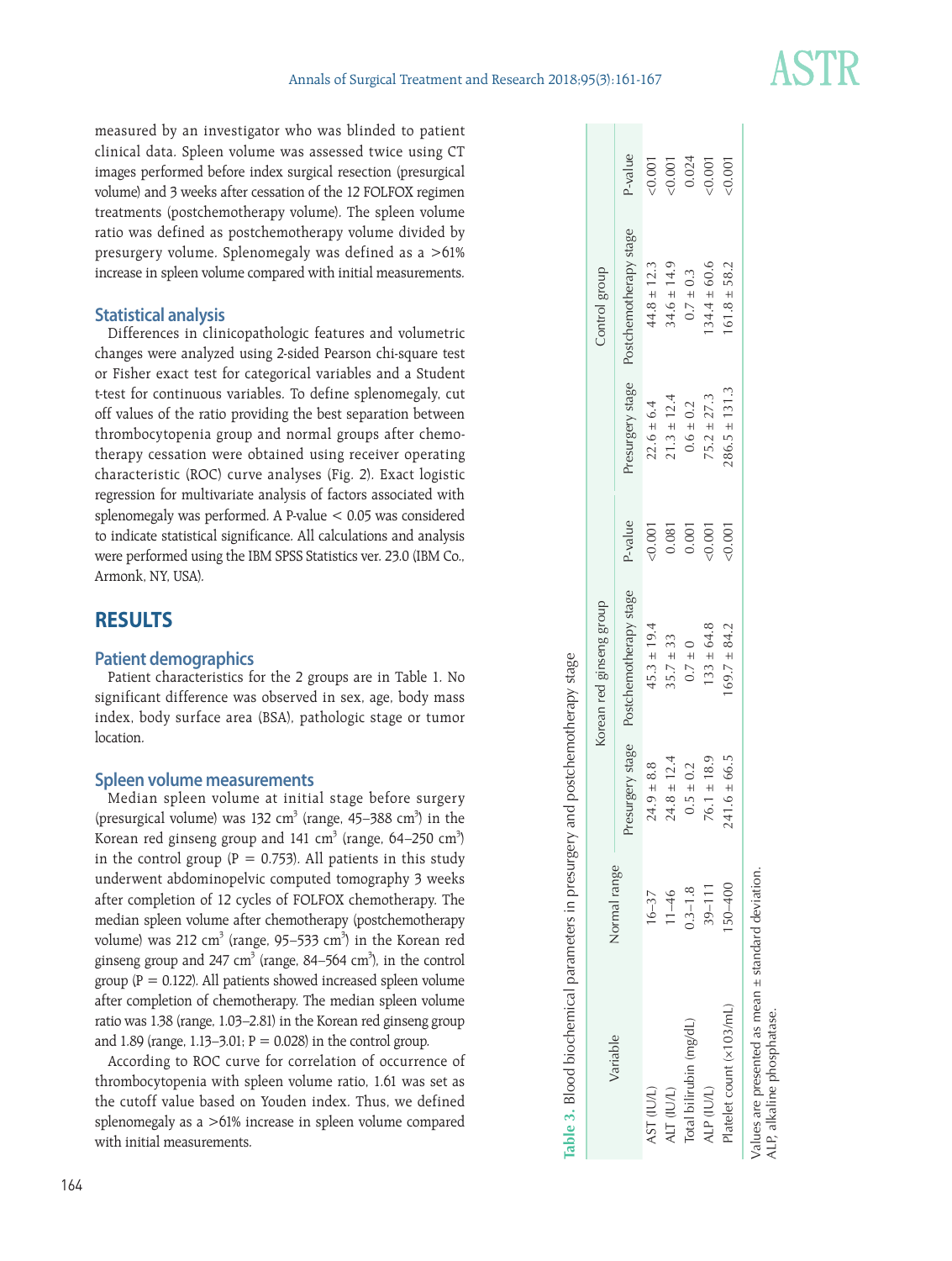The rate of splenomegaly was significantly lower in the Korean red ginseng group than the control group (28.6% Korean red ginseng group vs.  $61.9\%$  control group,  $P = 0.03$ ) (Table 2).

#### **Blood biochemical parameters**

In the Korean red ginseng and control groups, mean values for AST, total bilirubin and alkaline phosphatase were significantly increased and platelet count was significantly reduced after 12 cycles of chemotherapy. ALT increased significantly after chemotherapy in the control group, but did not significantly increase in the Korean red ginseng group (Table 3).

#### **Factors associated with splenomegaly**

No difference was seen in univariate analysis in the rate of splenomegaly according to sex, age, body mass index, BSA, tumor location, or pathology stage. Thrombocytopenia was significantly associated with splenomegaly in univariate analysis. In multivariate analysis, consumption of Korean red ginseng was associated with reduced incidence of splenomegaly (Table 4).

| Table 4. Factors associated with splenomegaly |  |  |  |
|-----------------------------------------------|--|--|--|
|-----------------------------------------------|--|--|--|

| Variable                    | No. | Univariate analysis |                        | Multivariate analysis |         |
|-----------------------------|-----|---------------------|------------------------|-----------------------|---------|
|                             |     | No. (%)             | P-value                | OR (95% CI)           | P-value |
| Sex                         |     |                     |                        |                       |         |
| Male                        | 22  | 9(40.9)             | 0.554                  |                       |         |
| Female                      | 20  | 10(50)              |                        |                       |         |
| Age (yr)                    |     |                     |                        |                       |         |
| <65                         | 26  | 14(53.8)            | 0.153                  |                       |         |
| $\geq 65$                   | 16  | 5(31.3)             |                        |                       |         |
| Body mass index $(kg/m2)$   |     |                     |                        |                       |         |
| $<$ 25                      | 31  | 14(45.2)            | $>0.999$ <sup>a)</sup> |                       |         |
| $\geq$ 25                   | 11  | 5(45.5)             |                        |                       |         |
| Body surface area           |     |                     |                        |                       |         |
| < 1.74                      | 32  | 14(43.8)            | $>0.999$ <sup>a)</sup> |                       |         |
| $\geq 1.74$                 | 10  | 5(50)               |                        |                       |         |
| Tumor location              |     |                     |                        |                       |         |
| Right colon                 | 14  | 8(57.1)             | 0.273                  |                       |         |
| Left colon                  | 28  | 11(39.3)            |                        |                       |         |
| Stage                       |     |                     |                        |                       |         |
| $\vert\vert$                | 5   | 2(40)               | $>0.999^{a}$           |                       |         |
| $\mathop{\rm III}\nolimits$ | 37  | 17(45.9)            |                        |                       |         |
| Thrombocytopenia            |     |                     |                        |                       |         |
| No                          | 25  | 7(28)               | 0.006                  | $\mathbf{1}$          | 0.009   |
| Yes                         | 17  | 12(70.6)            |                        | $7.6(1.6 - 34.9)$     |         |
| Korean red ginseng extract  |     |                     |                        |                       |         |
| Yes                         | 21  | 6(28.6)             | 0.030                  | 1                     | 0.032   |
| No                          | 21  | 13(61.9)            |                        | $5.1(1.1-23.3)$       |         |

OR, odds ratio; CI, confidence interval.

a)Fisher exact test.

**Table 5.** Prevalence of chemotherapy-induced neutropenia and increased AST/ALT

| Variable                                                                                                                   | Korean red ginseng group         | Control group                  | P-value                       |
|----------------------------------------------------------------------------------------------------------------------------|----------------------------------|--------------------------------|-------------------------------|
| Neutropenia $\geq$ grade 3 <sup>a</sup><br>No. of $\geq$ grade 3 <sup>a)</sup> neutropenia<br>No. patients who used G-CSFs | 12(57.1)<br>$1(0-6)$<br>11(52.4) | 8(38.1)<br>$0(0-3)$<br>6(28.6) | 0.354<br>$0.119^{b}$<br>0.208 |
| Increased AST or ALT $\geq$ grade 3 <sup>a)</sup>                                                                          | (0)                              | 1(4.8)                         | $> 0.999^{c}$                 |

Values are presented as number (%) or median (range).

G-CSFs, granulocyte colony stimulating factors.

a)Based on the Common Terminology Criteria for Adverse Events (CTCAE) v4.0. <sup>b)</sup>Mann-Whitney U-test. <sup>c</sup>Fisher exact test.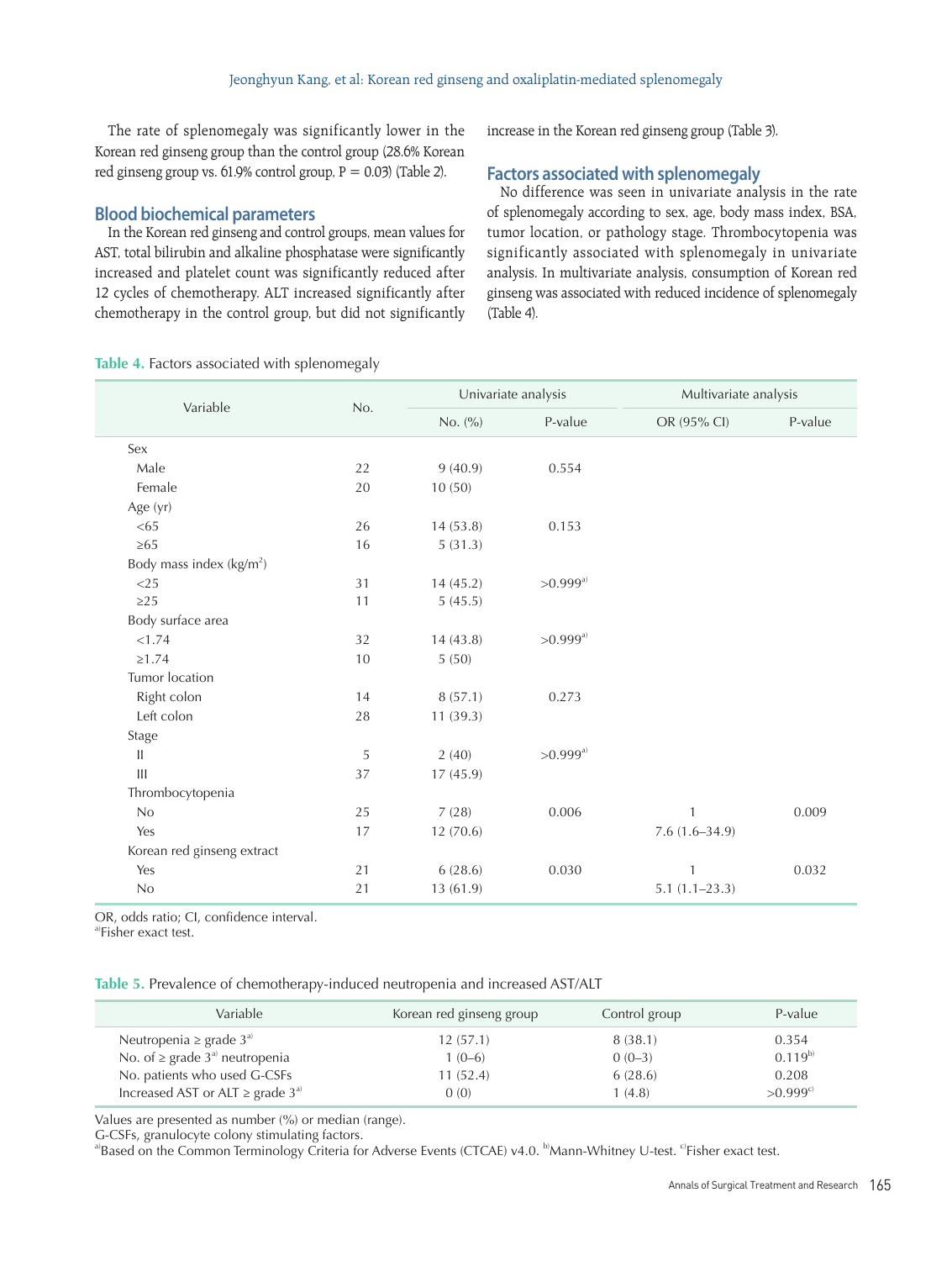#### **Adverse event during chemotherapy**

There was no difference of rate of more than grade 3 neutropenia between the 2 groups (57.1% in the Korean red ginseng group vs. 38.1% in the control group,  $P = 0.354$ ). No difference was seen on the number of patients who used granulocyte colony stimulating factors during the chemotherapy periods between the 2 groups. There was only 1 patient in the control group who showed more than grade 3 elevated AST or ALT (Table 5).

# **DISCUSSION**

This study demonstrated that adding KRG during chemotherapy periods reduced oxaliplatin-mediated splenomegaly in colon cancer patients. These outcomes implied that Korean red ginseng might protect against sinusoidal injury of the liver induced by FOLFOX chemotherapy, although the basic pathophysiology should be evaluated.

In managing colorectal cancer with liver metastasis, preoperative chemotherapy before resection reduces metastasis size, thus enhancing the likelihood of curative resection [20]. However, sinusoidal injury of the liver is a well-known adverse impact of oxaliplatin, first described by Rubbia-Brandt et al. [8] in 2004. Sinusoidal dilatation is significantly correlated with an increasing number of oxaliplatin-based chemotherapy cycles [7]. Oxaliplatin-induced liver injury (also called sinusoidal obstruction syndrome) is related to increased morbidity [21,22].

According to our results, Korean red ginseng consumption was associated with reduced incidence of splenomegaly after FOLFOX chemotherapy. However, the mechanism underlying protection by Korean red ginseng against oxaliplatin-mediated splenomegaly remains unknown. A recent experimental study in a murine model demonstrated molecular pathways affecting the progression of SOS by FOLFOX treatment [15]. Endothelial damage by administration of a FOLFOX regimen provokes a prothrombotic state within the liver with upregulation of plasminogen activator inhibitor-1 (PAI-1), von Willebrand factor and Factor X. In addition, the study also suggests that metallothionein 1, heme oxygenase 1, and superoxide dismutase 3, which are genes implicated in the oxidative stress, are upregulated. An antioxidant diet using butylated hydroxyanisole supplementation, which is associated with significantly increased NQO1 expression, reduces severity of sinusoidal liver injury [15]. KRG have antioxidant effects in vitro and in vivo in human studies [23,24]. In another study, Ki et al. [25] reported that KRG inhibits hepatocyte degeneration and collagen accumulation by blocking TGFb1 and PAI-1 expression. All these mechanisms might have positive effects in protection against sinusoidal liver injury. Nevertheless, further studies are required to clarify the fundamental protection by Korean red ginseng against oxaliplatin-based splenomegaly or ability to reduce liver toxicity.

Many studies investigated the association of oxaliplatinbased chemotherapy with splenomegaly, but did not use the same definition of splenomegaly. Angitapalli et al. [12] used splenic index (SI), defined as "splenic length (maximum longitudinal dimension)  $\times$  splenic width (transversely across the hilum)  $\times$  splenic height (cephalocaudal dimension)" measured by computed tomography. They defined a significant increase in SI as more than 50% increase compared to baseline. Several other studies used CT-based volumetry program and defined splenomegaly as more than 50% increase from baseline volume [11,13,14]. In contrast, Imai et al. [26] reported that splenic volume enlargement more than 25% measured by CTbased volumetry was the only independent predictor of SOS. Other clinical factors such as accumulative chemotherapy cycle, thrombocytopenia, and interval between completion of chemotherapy and surgery were not significant factors in multivariate analysis. Our study defined splenomegaly as more than 61% increase in splenic volume compared to baseline volume. Although this definition is an arbitrary cutoff, the value was the most discriminating point by ROC curve for differentiating thrombocytopenia events after cessation of chemotherapy among our patients. However, the definition of splenomegaly should be investigated in a large cohort study.

This study has some limitations. The relatively small number of patients and lack of sample size calculation were the main weak points. However, as far as we know, the impact of Korean red ginseng on protection against oxaliplatin-induced splenomegaly has rarely been investigated. Thus, accurately measuring the proper sample size for this clinical study was practically impossible.

In conclusion, the addition of KRG to FOLFOX chemotherapy could protect against oxaliplatin-mediated splenomegaly in colon cancer patients. The fundamental pathway should be evaluated in further studies.

# **CONFLICTS OF INTEREST**

No potential conflict of interest relevant to this article was reported.

# **ACKNOWLEDGMENTS**

This research was supported by a research grant from the Korea Ginseng Corporation. The funder had no role in study design, data collection and analysis, decision to publish, or preparation of the manuscript.

This article was presented at Joint Congress of the 6th Biennial Congress of the Asian-Pacific Hepato-Pancreato-Biliary Association & the 29th Meeting of Japanese Society of Hepato-Biliary-Pancreatic Surgery, Yokohama, Japan, Jun 7-10, 2017.